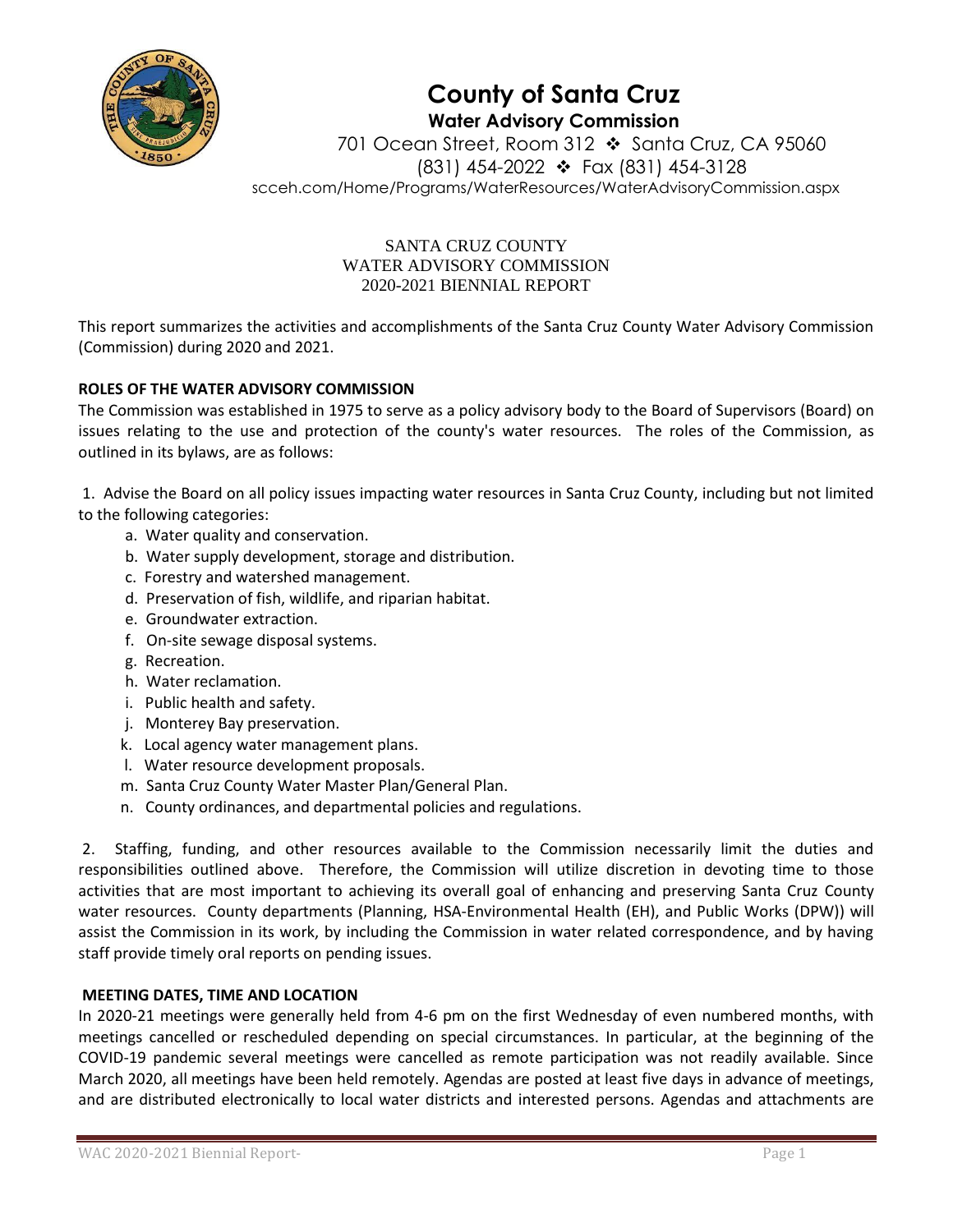| posted                                                                     | on | the | Countv | website: |
|----------------------------------------------------------------------------|----|-----|--------|----------|
| http://scceh.com/Home/Programs/WaterResources/WaterAdvisoryCommission.aspx |    |     |        |          |

#### **COMMISSION STRUCTURE**

The Commission consists of seven members, five of whom are concerned citizens nominated by individual supervisors and two that are appointed at-large. The two at-large positions represent public water purveyors and private or mutual water companies in the county. From the beginning of 2020, Cherie Bobbe served as Chair and Chris Berry served as Vice-Chair. In February 2021, Brian Lockwood was elected to serve as Chair and Chris Berry to continue to serve as Vice-Chair.

Membership during 2020-2021 was as follows:

| 1st District: Cherie Bobbe until February 2021; Frank Cheap appointed April 2021        |
|-----------------------------------------------------------------------------------------|
| 2nd District: Carol Hamilton-Monkerud until May 2021; Ray Pereyra appointed August 2021 |
| 3rd District: Linda Wilson                                                              |

4th District: Brian Lockwood

5th District: Bryan Largay

Public Water: Chris Berry-City of Santa Cruz Water Dept.

 Mutual Water: Owen Sharp, San Andreas Mutual Water Company until April 2021; Paul Lego, San Andreas Mutual Water Company appointed May 2021

### **COMMISSION STAFF**

John Ricker, the Water Resources Division Director in the EH division of the Santa Cruz County Health Services Agency, served as administrative secretary to the Commission throughout 2020; Sierra Ryan, the Water Resources Program Manager, took over the role upon his retirement staffing every meeting from February 2021 onwards.

#### **ATTENDANCE**

| 2020         | <b>1ST DISTRICT</b>               | 2ND<br><b>DISTRICT</b>       | 3RD<br><b>DISTRICT</b> | 4TH<br><b>DISTRICT</b> | 5TH<br><b>DISTRICT</b> | <b>PUBLIC</b><br>WATER | SMALL<br><b>SYSTEMS</b> |
|--------------|-----------------------------------|------------------------------|------------------------|------------------------|------------------------|------------------------|-------------------------|
|              |                                   |                              |                        |                        |                        |                        |                         |
|              | <b>BOBBE</b>                      | HAMILTON-<br><b>MONKERUD</b> | <b>WILSON</b>          | <b>LOCKWOOD</b>        | LARGAY                 | <b>BERRY</b>           | <b>SHARP</b>            |
| Feb. 5,      |                                   |                              |                        |                        |                        |                        |                         |
| 2020         | P                                 | P                            | P<br>P                 |                        | P                      | P                      | P                       |
| Apr. 1, 2020 | Meeting cancelled due<br>to COVID |                              |                        |                        |                        |                        |                         |
| Jun 3, 2020  | Meeting cancelled due<br>to COVID |                              |                        |                        |                        |                        |                         |
| Aug 5, 2020  | P                                 | P                            | P                      | P                      | P                      | P                      | P                       |
| Oct. 7, 2020 | P                                 | P                            | P                      | $\mathsf{P}$           | P                      | E                      | P                       |
| Dec. 16,     |                                   |                              |                        |                        |                        |                        |                         |
| 2020         | E                                 | P                            | P                      | P                      | P                      | P                      | P                       |

| 2021 | 1ST                 | 1ST | 2ND             | 2ND | 3RD | 4TH                          |                                         | <b>PUBLIC</b> | SMALL | SMALL |
|------|---------------------|-----|-----------------|-----|-----|------------------------------|-----------------------------------------|---------------|-------|-------|
|      | IDISTRICTIDISTRICTI |     | <b>DISTRICT</b> |     |     | DISTRICT  DISTRICT  DISTRICT | I 5TH DISTRICT IWATERI SYSTEMS ISYSTEMS |               |       |       |
|      |                     |     |                 |     |     |                              |                                         |               |       |       |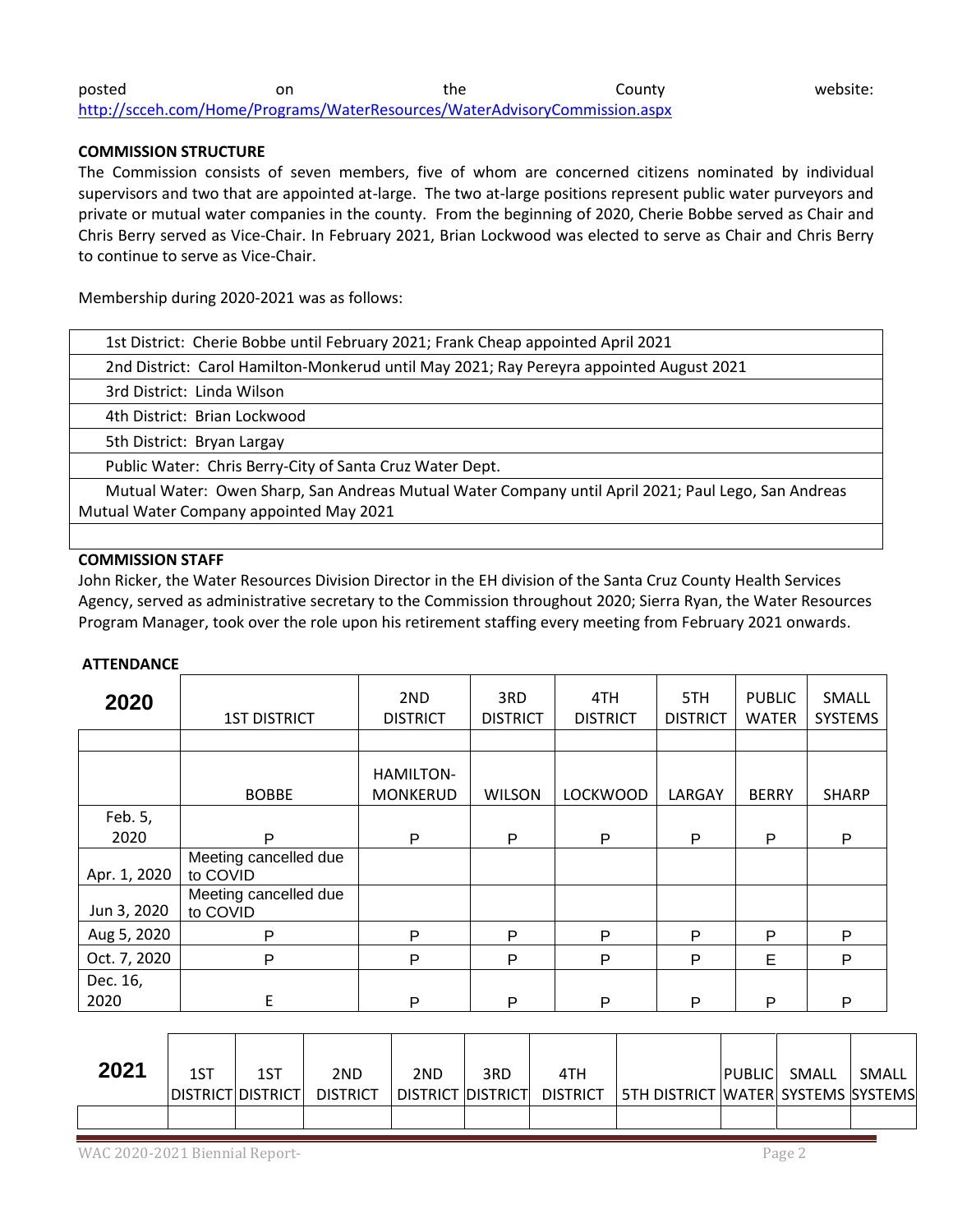|               |              |              | HAMILTON-                        |         |   |   |        |              |              |             |
|---------------|--------------|--------------|----------------------------------|---------|---|---|--------|--------------|--------------|-------------|
|               | <b>BOBBE</b> | <b>CHEAP</b> | MONKERUD PEREYRA WILSON LOCKWOOD |         |   |   | LARGAY | <b>BERRY</b> | <b>SHARP</b> | <b>LEGO</b> |
| Feb. 3, 2021  | P            |              | P                                |         | P | P | P      | P            | P            |             |
| April 7, 2021 |              | $\star$      | P                                |         | P | P | Е      | P            | P            |             |
| June 2, 2021  |              | P            |                                  |         | P | P | P      | P            |              | P           |
| Aug. 4, 2021  |              | P            |                                  | $\star$ | P | P | A      | P            |              | P           |
| Oct. 6, 2021  |              | Þ            |                                  | Р       | P | P | P      | P            |              | E.          |
| Dec. 1, 2021  |              | P            |                                  | P       | P | P | P      | P            |              | P           |

P – Indicates attendance at that meeting, E – Excused from Meeting, A – Absent from meeting

\* - Present but not formally appointed to the Commission yet

Membership Notes:

April 13, 2021: Frank Cheap appointed as first District Representative

May 18, 2021: Paul Lego appointed as the At-Large Representative of private or mutual water companies

August 10, 2021: Ray Pereyra appointed as 2<sup>nd</sup> District Representative

### **GOALS AND ACCOMPLISHMENTS**

All information regarding the Commission activities is available on the internet. The website facilitates data access and makes the Commission's work more available to the public. The Commission website address is: **<http://scceh.com/Home/Programs/WaterResources/WaterAdvisoryCommission.aspx>**

In addition to preparing an agenda and minutes from the previous meeting, staff regularly includes pertinent water related articles in the Commission agenda packets to stimulate discussion on related topics.

Listed below are the principal issues and events that were discussed by the Commission during the past two years:

### 1. **Update on County Water Resources Management Efforts**

- Annual Water Resources Reports to Board of Supervisors
- Drought Response
- Updates to County Septic System Ordinance and Management Program

### 2. **Pajaro Valley Water Management Issues**

- The Pajaro River flood control project
- Managed Aquifer Recharge
- Basin Management Plan Update and Implementation, including the 5-year update to the alternative Groundwater Sustainability Plan
- Extension of recycled water pipeline along San Andreas Road
- College Lake Project and EIR
- Watsonville Sloughs Project and EIR

### 3. **Santa Margarita Groundwater Issues**

• Development and adoption of the Groundwater Sustainability Plan

### 4. **Mid-County Water Issues**

• Implementation of Santa Cruz Mid-County Groundwater Sustainability Plan